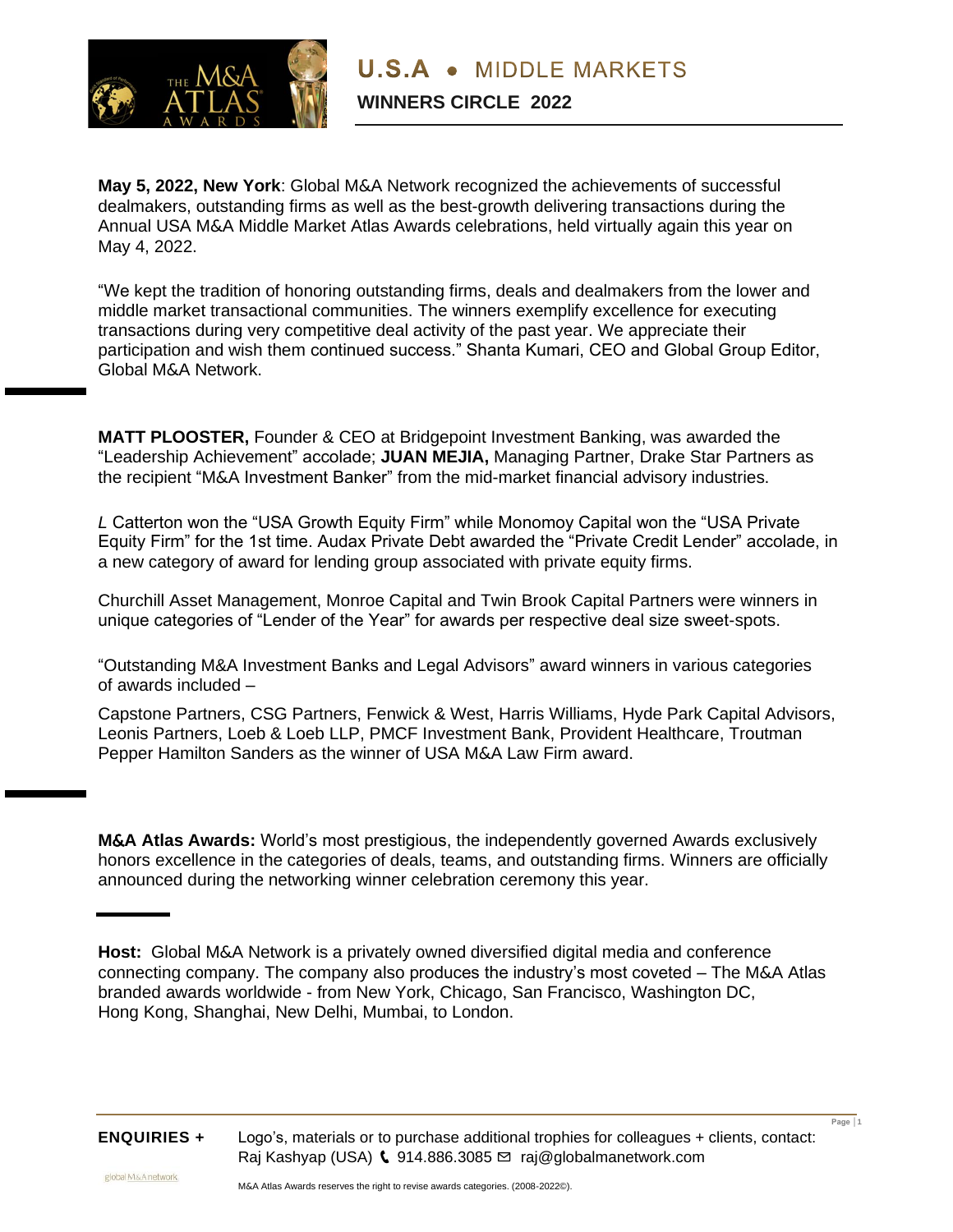

# **LEADERS** & **DEALMAKERS**

**AWARD** *Recipients of the Year* 

*about the award: Dealmaker team awards are presented to seasoned professionals for successfully executing growth transactions, expertise in identifying value-creating transactions, part of awards winning deal and significantly, record of getting the deals done.*





# **OUTSTANDING INVESTORS** & **LENDERS**

GROWTH EQUITY INVESTOR *of the* YEAR **WINNER:** *L* Catterton

# PRIVATE EQUITY INVESTOR *of the* YEAR **WINNER:** Monomoy Capital

PRIVATE CREDIT LENDER *of the* YEAR **WINNER:** Audax Private Debt

LENDER *of the* YEAR **WINNER:** Churchill Asset Management **MATT PLOOSTER** Founder & CEO **Bridgepoint Investment Banking** 

*Recipient Of:*  **LEADERSHIP ACHIEVEMENT AWARD**

**JUAN D. MEJIA Managing Partner Drake Star Partners** 

*Recipient Of:* 

**INVESTMENT BANKER DEALMAKER** *of the* **YEAR AWARD**



**ENQUIRIES +** Logo's, materials or to purchase additional trophies for colleagues + clients, contact: Raj Kashyap (USA) (914.886.3085 ⊠ [raj@globalmanetwork.com](mailto:raj@globalmanetwork.com)

**Page │2**

globalM&Anetwork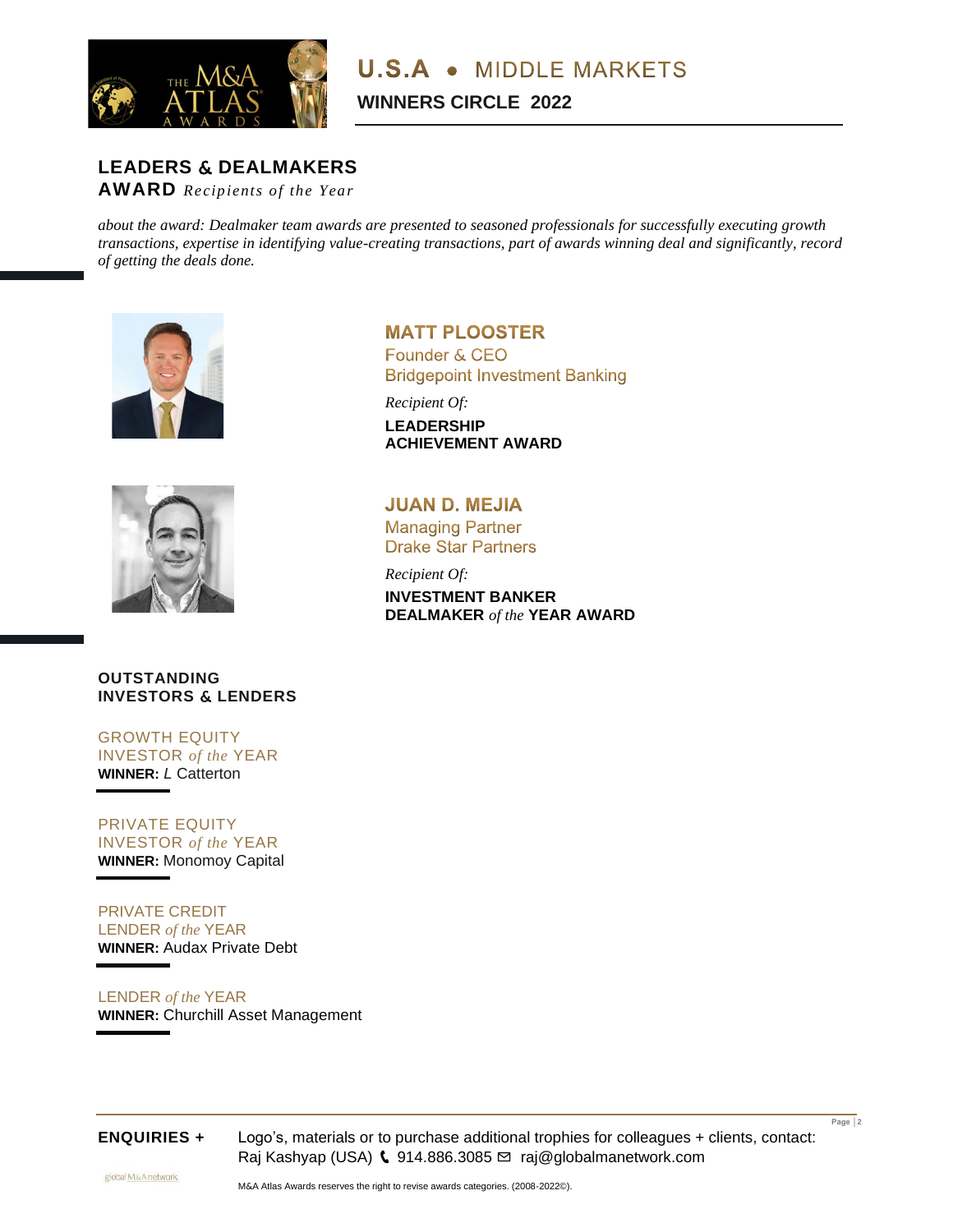

**U.S.A • MIDDLE MARKETS** 

**WINNERS CIRCLE 2022**

# **OUTSTANDING INVESTORS** & **LENDERS**

LENDER *of the* YEAR ● LOWER MID-MARKETS **WINNER:** Monroe Capital

LENDER *of the* YEAR ● SMALL CAP **WINNER:** Twin Brook Capital Partners

# **OUTSTANDING ADVISORS**

USA M&A INVESTMENT BANK *of the* YEAR **WINNER:** Capstone Partners

USA M&A LAW FIRM *of the* YEAR **WINNER:** Troutman Pepper Hamilton Sanders

USA M&A PRIVATE EQUITY INVESTMENT BANK *of the* YEAR **WINNER:** Harris Williams & Company

USA TRANSACTIONS ADVISOR *of the* YEAR **WINNER:** CohnReznick

USA SPAC LAW FIRM *of the* YEAR **WINNER:** Loeb & Loeb *(offerings and de-spac deals, deal size below \$500 mm)*

USA M&A BOUTIQUE INVESTMENT BANK *of the* YEAR **WINNER:** Hyde Park Capital Advisors

**ENQUIRIES +** Logo's, materials or to purchase additional trophies for colleagues + clients, contact: Raj Kashyap (USA) ↓ 914.886.3085 ⊠ [raj@globalmanetwork.com](mailto:raj@globalmanetwork.com)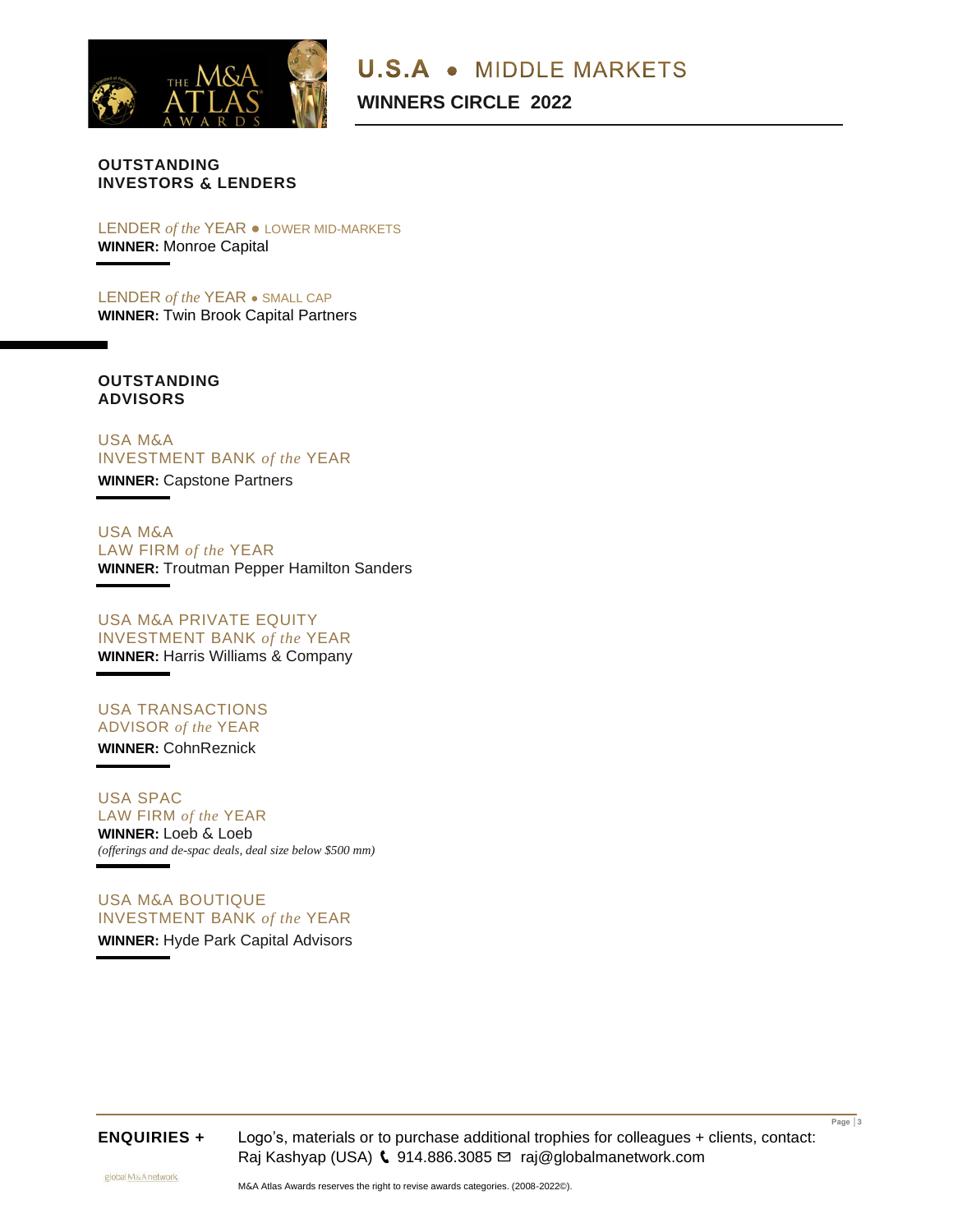

**U.S.A • MIDDLE MARKETS** 

**WINNERS CIRCLE 2022**

# **OUTSTANDING ADVISORS**

# ESOP INVESTMENT BANK *of the* YEAR **WINNER:** CSG Partners

HEALTHCARE ● BOUTIQUE INVESTMENT BANK *of the* YEAR **WINNER:** Provident Healthcare Partners

INDUSTRIALS ● BOUTIQUE INVESTMENT BANK *of the* YEAR **WINNER:** PMCF Investment Bank

TECH ● BOUTIQUE INVESTMENT BANK *of the* YEAR **WINNER:** Leonis Partners

TECH M&A LAW FIRM *of the* YEAR **WINNER:** Fenwick & West, LLP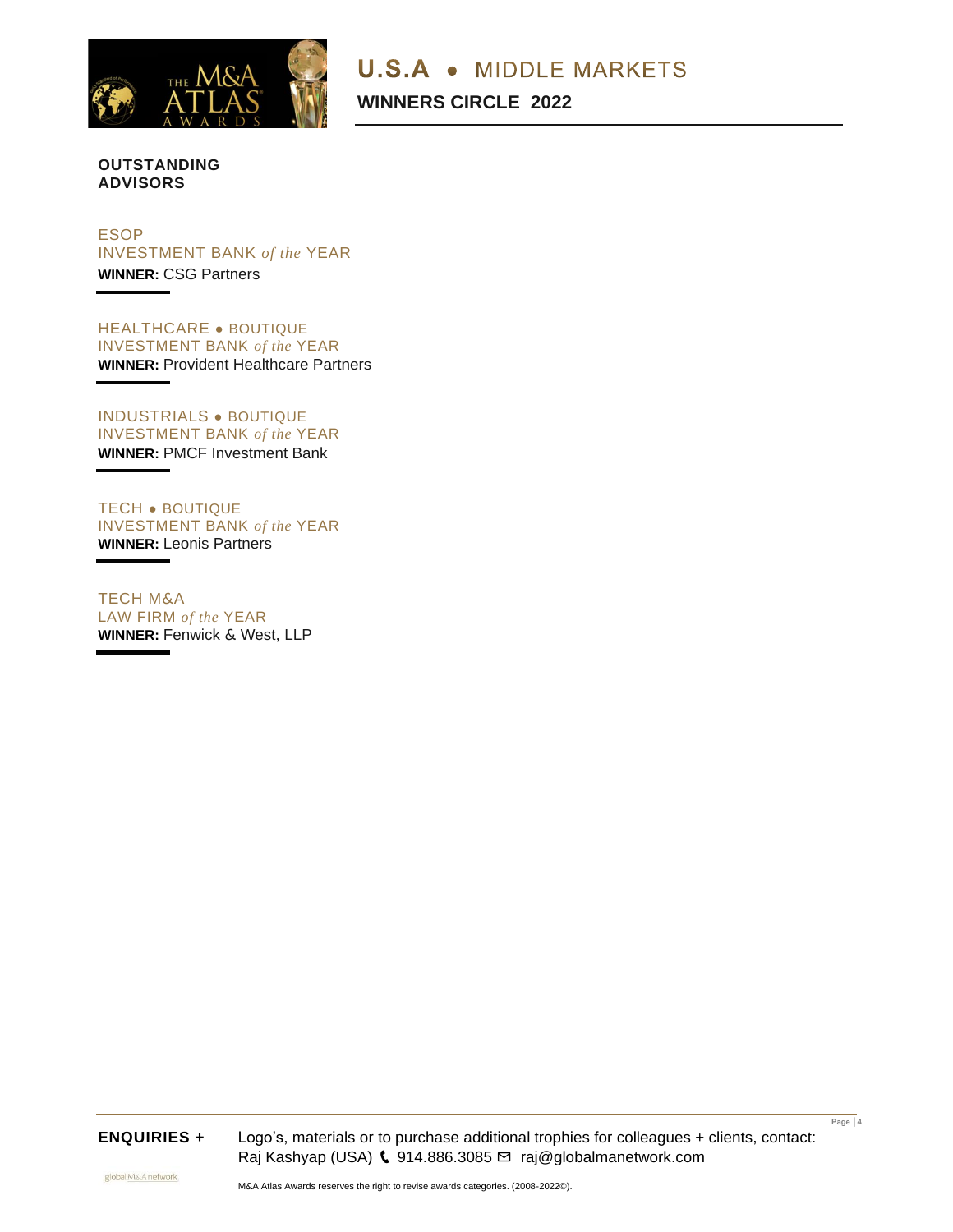

# **DEAL** *Award Winners*

#### LOWER MID-MARKETS

DEAL *of the* YEAR **●** *Small Markets*  **WINNER:** True acquires Hobbs & Towne. Deal Team Winner: Hyde Park Capital Advisors acted for Hobbs & Towne.

DEAL *of the* YEAR **●** *Lower Mid-Markets*  **WINNER:** Trulieve Cannabis acquires Keystone Shops. Deal Team Winner: Cherry Bekaert LLP served as a transaction advisor.

# MIDDLE MARKETS

DEAL *of the* YEAR **●** *Small Middle Markets (deal size: \$100 – \$200 million.)* **WINNER:** Bombe Asset Management acquires majority stake in The Parking REIT (Mobile Infrastructure) Deal Team Winners: Bombe Asset Management, Mobile Infrastructure.

DEAL *of the* YEAR **●** *Middle Markets*  **WINNER:** EverTrue merger with ThankView. Deal Team Winner: Horizon Partners served as the exclusive financial advisor to EverTrue and ThankView.

### LARGE MIDDLE MARKETS

DEAL *of the* YEAR **●** *Upper Mid-Markets*  **WINNER: Pacvue sale to Assembly.** Deal Team Winner: Drake Star Partners served as sole advisor to Pacvue.

DEAL *of the* YEAR **●** *Large Mid-Markets (deal size above \$500 and below \$1 billion)* **WINNER:** Repay Holdings acquires BillingTree. Deal Team Winner: Troutman Pepper Hamilton Sanders LLP legal counsel to Repay.

### *S p o t l i g h t*

FEMALE-FOUNDER INVESTMENT DEAL *of the* YEAR **WINNER:** *L* Catterton led growth investment in Savage X Fenty. *Deal Team Winner: I Catterton.* 

# SPAC

#### DEAL *of the* YEAR

**WINNER:** Mountain Crest Acquisition Corp combination with Playboy Enterprises. Deal Team Winner: Mountain Crest Acquisition Corp, Loeb & Loeb, LLP as legal advisor to Mountain Crest.

|                    |                                                                                         | Page $ 5$ |
|--------------------|-----------------------------------------------------------------------------------------|-----------|
| <b>ENQUIRIES +</b> | Logo's, materials or to purchase additional trophies for colleagues + clients, contact: |           |
|                    | Raj Kashyap (USA) $\binom{1}{2}$ 914.886.3085 $\approx$ raj@globalmanetwork.com         |           |
|                    |                                                                                         |           |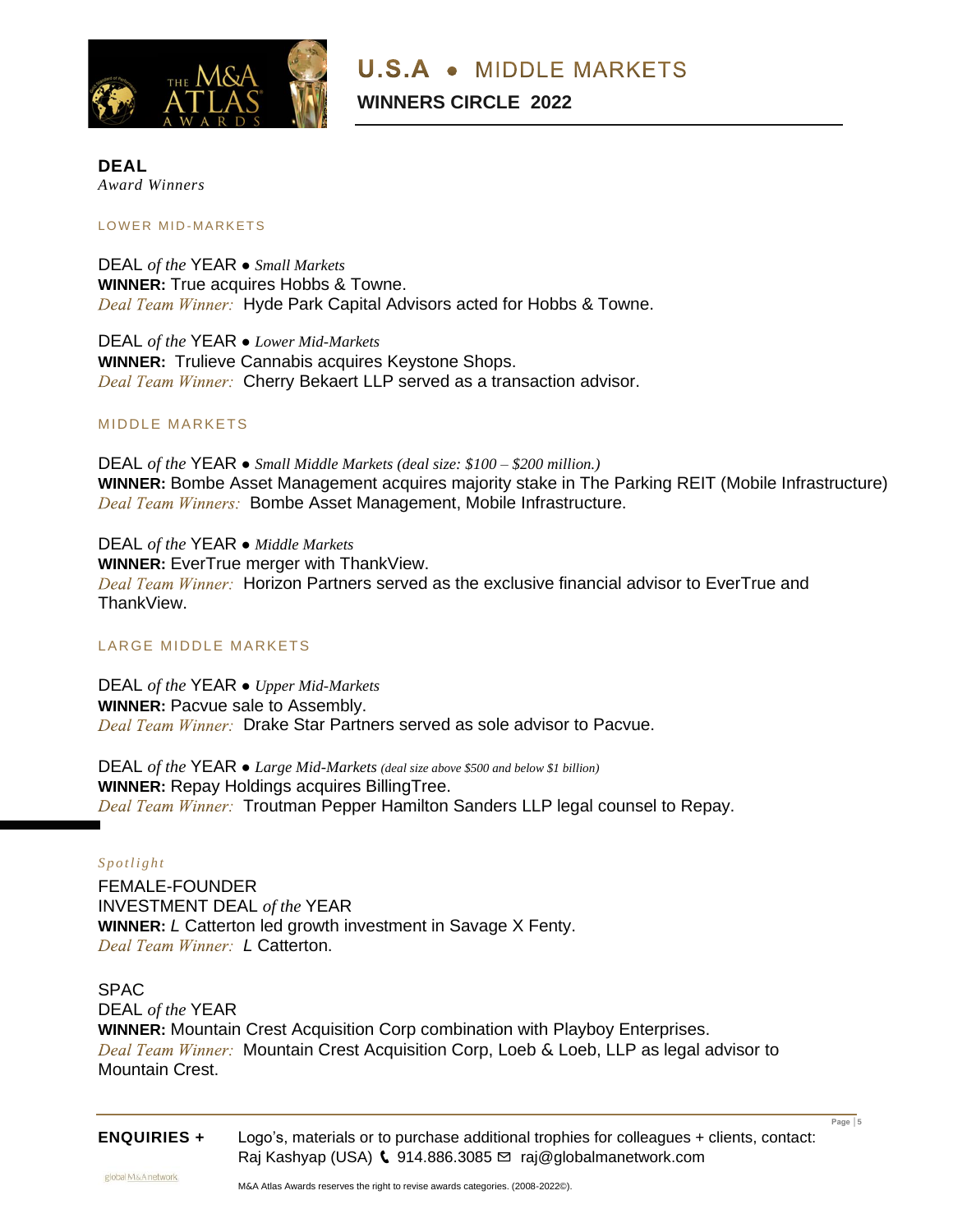

**INDUSTRIES M**&**A DEAL** *Award Winners*

BUSINESS SERVICES DEAL *of the* YEAR **WINNER:** Renovus Capital Partners acquires LeapPoint. *Deal Team Winner:* Cherry Bekaert served as the transaction advisor to the buyer.

CONSUMER PRODUCTS DEAL *of the* YEAR **WINNER:** WILsquare Capital acquisition of TekBrands. Deal Team Winner: Bridgepoint Investment Banking as an advisor to TekBrands.

CONSUMER SERVICES DEAL *of the* YEAR **WINNER:** Perfect Power Wash sale to Incline Equity Partners. Deal Team Winner: MelCap Partners solely advised Perfect Power Wash.

EDUCATION & SERVICES DEAL *of the* YEAR **WINNER:** NCK Capital sale of Ogle School to RLJ Equity Partners. Deal Team Winner: Capstone Partners exclusive advisor to NCK Capital.

EDTECH & SERVICES DEAL *of the* YEAR **WINNER:** Providence Strategic Growth investment in Nepris. Deal Team Winner: Leonis Partners financial advisor to PSG.

HEALTH CARE DEAL *of the* YEAR

**WINNER:** Marietta Eye Clinic partnership with Covenant Physician Partners, portfolio company of KKR. Deal Team Winner: Provident Healthcare Partners as the financial advisor.

TELEHEALTH DEAL *of the* YEAR **WINNER:** 23andme acquires Lemonaid Health. Deal Team Winners: 23andme, Morgan, Lewis & Bockius LLP, legal advisor to the buyer, and Fenwick & West, LLP as legal counsel to Lemonaid Health.

MANUFACTURING DEAL *of the* YEAR

**WINNER:** Altamira Material Solutions, a portfolio company of Edgewater Capital Partners acquires Precision Fluorocarbon. Deal Team Winner: EdgePoint Capital as exclusive financial advisor to Precision Fluorocarbon.

**ENQUIRIES +** Logo's, materials or to purchase additional trophies for colleagues + clients, contact: Raj Kashyap (USA) (914.886.3085 ⊠ [raj@globalmanetwork.com](mailto:raj@globalmanetwork.com)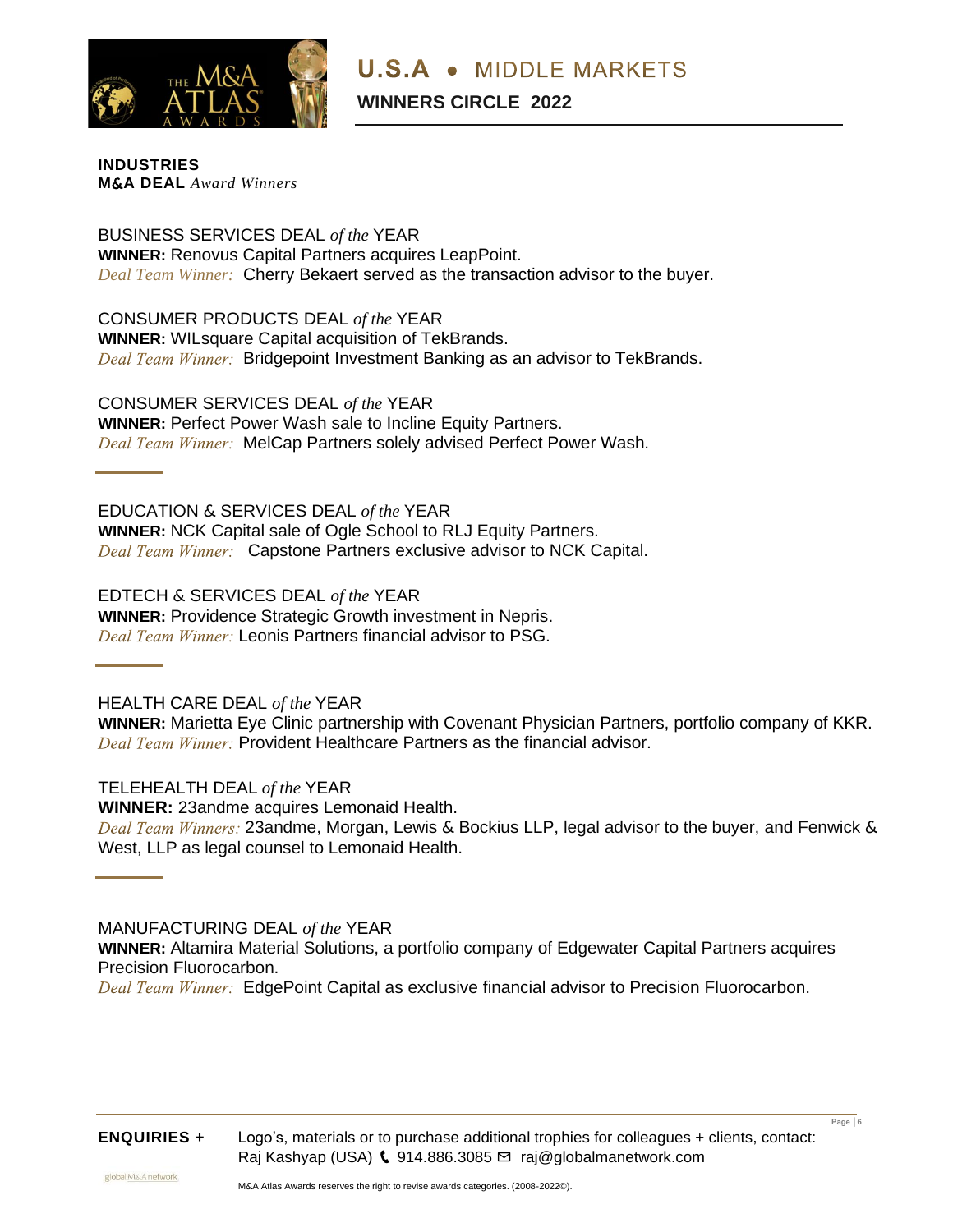

**INDUSTRIES M**&**A DEAL** *Award Winners*

PLASTICS & PACKAGING DEAL *of the* YEAR **WINNER:** Jadcore owned by the Doti family and Stonehenge Partners sale to Revolution Company. Deal Team Winner: PMCF Investment Bank sole advisor to the sellers.

INDUSTRIAL TECH DEAL *of the* YEAR **WINNER:** Littelfuse acquires Carling Technologies. Deal Team Winner: Carter Morse & Goodrich exclusive advisor to Carling Technologies.

INDUSTRIAL DEAL *of the* YEAR **WINNER:** The Eastern Company sale of Frazer & Jones to Fidelis Holding. Deal Team Winner: MelCap Partners served as an to Eastern Company on its divestiture.

# FINTECH DEAL *of the* YEAR

**WINNER:** North American Bancard acquisition of Signature Payments. Deal Team Winner: Leonis Partners served as the financial advisor.

GOV TECH & SERVICES DEAL *of the* YEAR

**WINNER:** CivicPlus acquires Municipal Code Corporation (Municode). Deal Team Winner: Ascend Capital Group acted as sole advisor to Municode.

INDUSTRIAL IT & SERVICES DEAL *of the* YEAR

**WINNER:** Accel KKR acquires GPS Insight and subsequent merger with InSight Mobile Data and Rhino Fleet Tracking.

Deal Team Winner: DC Advisory sole advisor to GPS Insight and Bregal Sagemount.

PUBLISHING & MEDIA DEAL *of the* YEAR

**WINNER:** Hachette Book Group acquires Workman Publishing sale to Hachette Book. Deal Team Winner: Oaklins DeSilva & Phillips advised Workman Publishing on its sale.

TECH DEAL *of the* YEAR **WINNER:** Black Knight acquires Top of Mind Networks from Primus Capital. Deal Team Winner: Vaquero Capital acted as an advisor to Primus Capital and Top of Mind.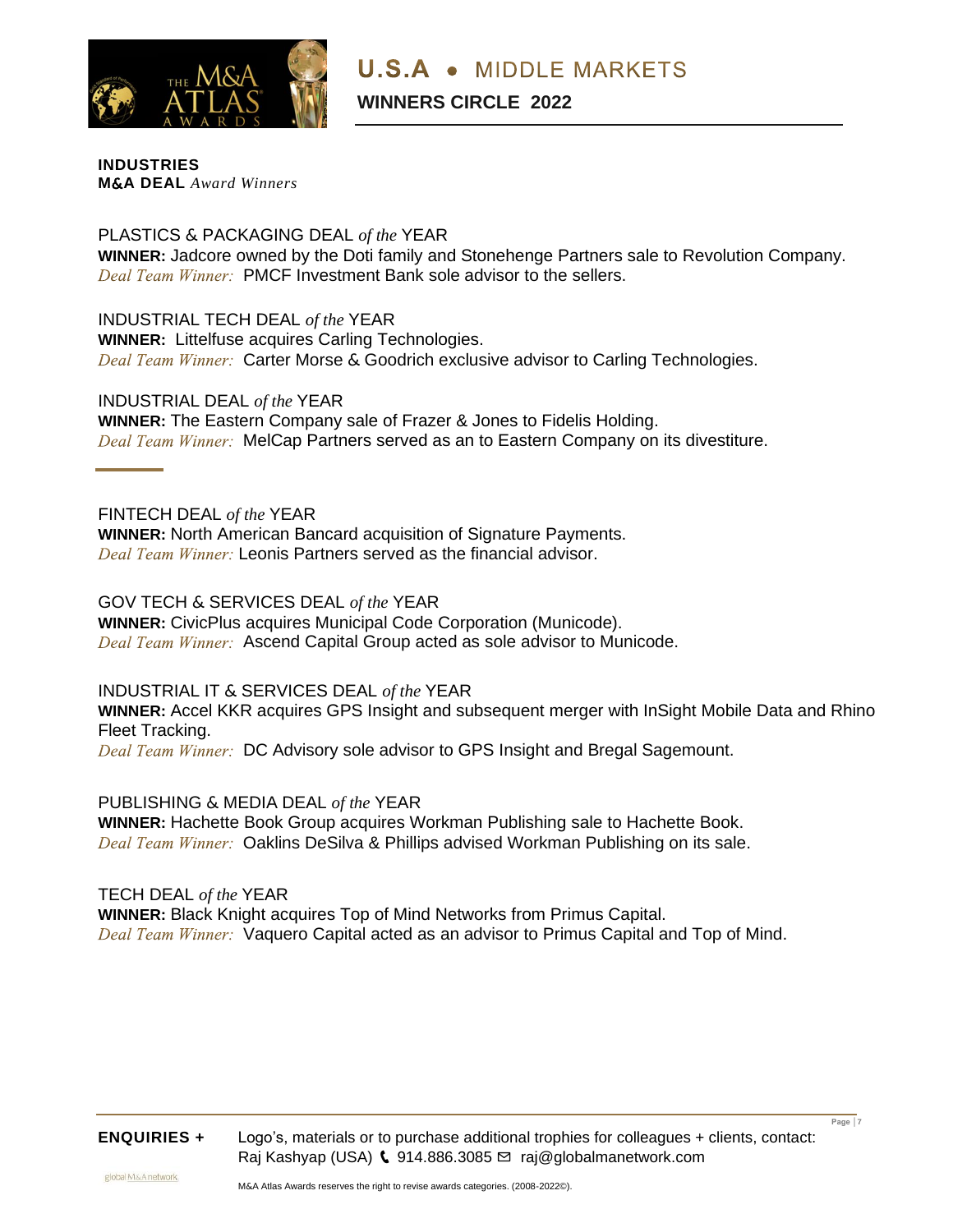

**CORPORATE M**&**A DEAL** *Award Winners*

## SMALL MID-MARKETS

CORPORATE DEAL *of the* YEAR **●** *Small Markets*  **WINNER:** Airlite Plastics acquired Cosmetic Specialties International. Deal Team Winner: Bridgepoint Investment Banking sole buy-side advisor to Airlite Plastics.

CORPORATE DEAL *of the* YEAR **●** *Lower Mid-Markets* **WINNER:** Upperline Health merger with Extremity Healthcare Incorporated. Deal Team Winner: Troutman Pepper Hamilton Sanders LLP legal counsel to Extremity Healthcare.

### MID-MARKETS

CORPORATE DEAL *of the* YEAR **●** *Small Mid-Markets (deal size range \$100 million - \$250 million.)* **WINNER:** Consumers Petroleum of Connecticut sale of Wheels of CT store assets to Global Partners. Deal Team Winner: Carter Morse & Goodrich sole sell-side advisor.

CORPORATE DEAL *of the* YEAR **●** *Middle Markets (deal size range \$250 million - \$500 million.)* **WINNER:** 3D Systems acquires Volumetric Biotechnologies. Deal Team Winner: Hunton Andrews Kurth LLP legal counsel to 3D Systems.

### LARGE MID-MARKETS

CORPORATE DEAL *of the* YEAR **●** *Large Mid-Markets (deal size range \$500 million - \$1 billion.)* **WINNER:** Billcom acquires invoice2go Deal Team Winner: Fenwick & West LLP legal advisor to Billcom.

ESOP DEAL *of the* YEAR **WINNER:** AlaTrade Foods sale to Employee Stock Ownership Plan. Deal Team Winner: CSG Partners as financial advisor.